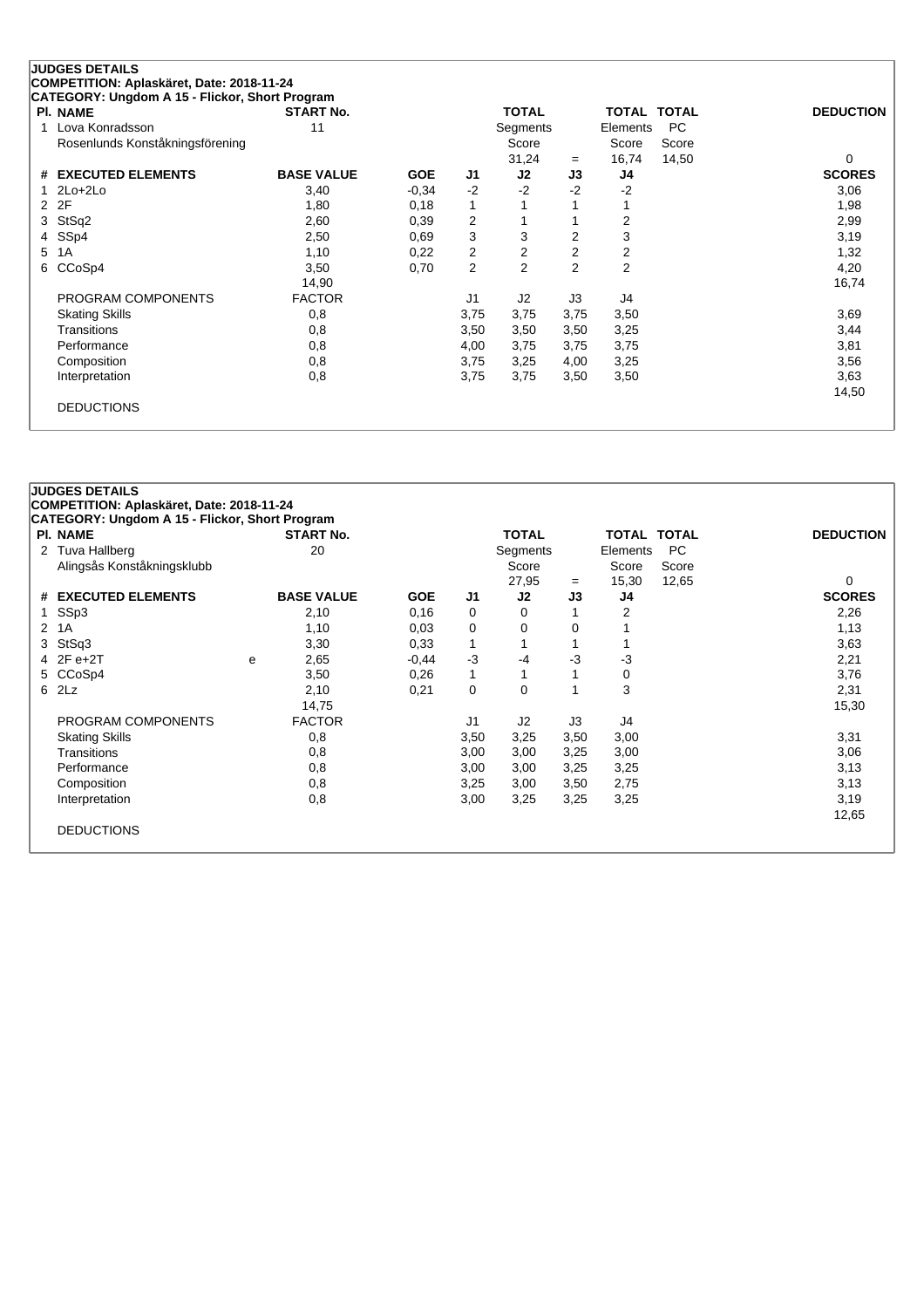| CATEGORY: Ungdom A 15 - Flickor, Short Program |         |                   |            |                          |                |      |                |       |                  |
|------------------------------------------------|---------|-------------------|------------|--------------------------|----------------|------|----------------|-------|------------------|
| <b>PI. NAME</b>                                |         | <b>START No.</b>  |            |                          | <b>TOTAL</b>   |      | TOTAL TOTAL    |       | <b>DEDUCTION</b> |
| 3 Isabel Lundqvist                             |         | 16                |            |                          | Segments       |      | Elements       | PC.   |                  |
| Malmö Konståkningsklubb                        |         |                   |            |                          | Score          |      | Score          | Score |                  |
|                                                |         |                   |            |                          | 27,40          | $=$  | 14,40          | 13,50 | 0,5              |
| # EXECUTED ELEMENTS                            |         | <b>BASE VALUE</b> | <b>GOE</b> | J1                       | J2             | J3   | J4             |       | <b>SCORES</b>    |
| 1 $2Lz e+2T$                                   | е       | 2,88              | $-0,47$    | -3                       | $-3$           | $-2$ | $-4$           |       | 2,41             |
| 2 1A                                           |         | 1,10              | 0,14       | 1                        |                |      | $\overline{2}$ |       | 1,24             |
| 3 LSp3                                         |         | 2,40              | 0,60       | $\overline{2}$           | 3              | 2    | 3              |       | 3,00             |
| 4 1F*                                          | $\star$ | 0,00              | 0,00       | $\overline{\phantom{a}}$ | --             | --   | --             |       | 0,00             |
| 5 CCoSp4                                       |         | 3,50              | 0,70       | 3                        | 2              | 2    |                |       | 4,20             |
| 6 StSq3                                        |         | 3,30              | 0,25       | 1                        | $\overline{1}$ |      | 0              |       | 3,55             |
|                                                |         | 13,18             |            |                          |                |      |                |       | 14,40            |
| PROGRAM COMPONENTS                             |         | <b>FACTOR</b>     |            | J1                       | J2             | J3   | J4             |       |                  |
| <b>Skating Skills</b>                          |         | 0,8               |            | 3,75                     | 3,75           | 3,75 | 3,25           |       | 3,63             |
| Transitions                                    |         | 0,8               |            | 3,50                     | 3,50           | 3,50 | 3,00           |       | 3,38             |
| Performance                                    |         | 0,8               |            | 3,75                     | 3,25           | 3,50 | 3,00           |       | 3,38             |
| Composition                                    |         | 0,8               |            | 3,50                     | 3,50           | 3,75 | 2,75           |       | 3,38             |
| Interpretation                                 |         | 0,8               |            | 3,25                     | 3,25           | 3,25 | 2,75           |       | 3,13             |
|                                                |         |                   |            |                          |                |      |                |       | 13,50            |
| <b>DEDUCTIONS</b>                              |         |                   |            |                          |                |      |                |       |                  |
| Fall: 1                                        |         |                   |            |                          |                |      |                |       |                  |

| <b>PI. NAME</b>       | <b>START No.</b>                 |            |                | <b>TOTAL</b> |      | <b>TOTAL TOTAL</b> |       | <b>DEDUCTION</b> |
|-----------------------|----------------------------------|------------|----------------|--------------|------|--------------------|-------|------------------|
| 4 Annie Larsson       | 3                                |            |                | Segments     |      | Elements           | PC.   |                  |
| Karlskrona ASK        |                                  |            |                | Score        |      | Score              | Score |                  |
|                       |                                  |            |                | 26,59        | $=$  | 13,74              | 12,85 | 0                |
| # EXECUTED ELEMENTS   | <b>BASE VALUE</b>                | <b>GOE</b> | J <sub>1</sub> | J2           | J3   | J4                 |       | <b>SCORES</b>    |
| 1 1 A                 | 1,10                             | 0,14       | 1              |              |      | 2                  |       | 1,24             |
| 2 LSp4                | 2,70                             | 0,54       | 2              | 2            | 2    | 2                  |       | 3,24             |
| $3 \t2T+2T<$          | 2,28<br>$\overline{\phantom{a}}$ | $-0.59$    | $-5$           | $-4$         | $-5$ | $-4$               |       | 1,69             |
| 4 CCoSp4              | 3,50                             | $-0.09$    | 0              | -1           | 0    | 0                  |       | 3,41             |
| 5 StSq2               | 2,60                             | 0,33       | 1              | 2            |      |                    |       | 2,93             |
| 6 2S                  | 1,30                             | $-0.07$    | 0              | $-1$         | $-1$ | 0                  |       | 1,23             |
|                       | 13,48                            |            |                |              |      |                    |       | 13,74            |
| PROGRAM COMPONENTS    | <b>FACTOR</b>                    |            | J <sub>1</sub> | J2           | J3   | J4                 |       |                  |
| <b>Skating Skills</b> | 0,8                              |            | 3,25           | 3,75         | 3,25 | 3,25               |       | 3,38             |
| Transitions           | 0,8                              |            | 3,00           | 3,50         | 3,00 | 3,00               |       | 3,13             |
| Performance           | 0,8                              |            | 3,50           | 3,25         | 3,25 | 3,25               |       | 3,31             |
| Composition           | 0,8                              |            | 3,00           | 3,25         | 3,50 | 2,75               |       | 3,13             |
| Interpretation        | 0,8                              |            | 3,25           | 3,00         | 3,00 | 3,25               |       | 3,13             |
|                       |                                  |            |                |              |      |                    |       | 12,85            |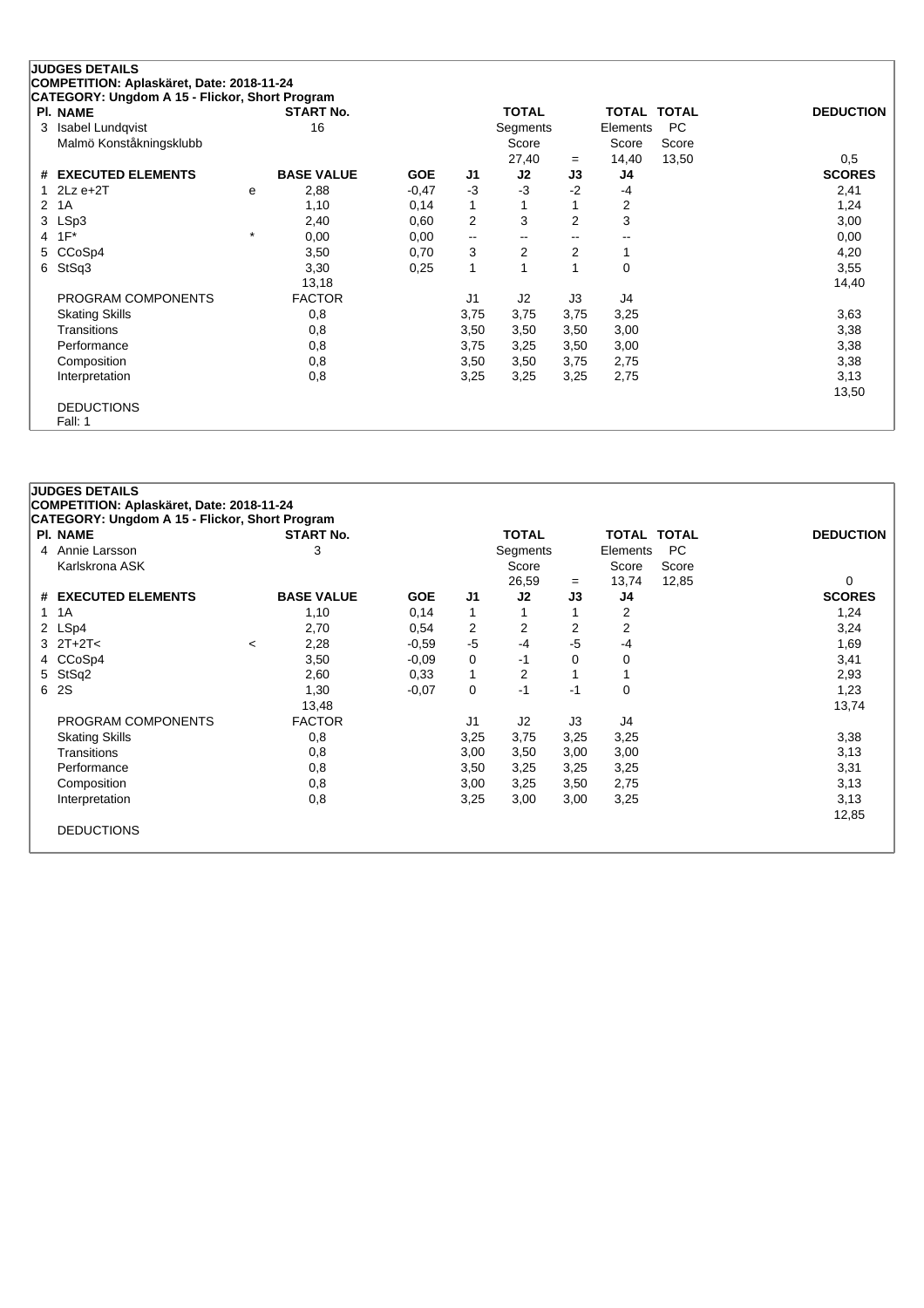| CATEGORY: Ungdom A 15 - Flickor, Short Program |                   |            |              |                |                |                    |       |                  |
|------------------------------------------------|-------------------|------------|--------------|----------------|----------------|--------------------|-------|------------------|
| <b>PI. NAME</b>                                | <b>START No.</b>  |            |              | <b>TOTAL</b>   |                | <b>TOTAL TOTAL</b> |       | <b>DEDUCTION</b> |
| 5 Sissel Flach                                 | 15                |            |              | Segments       |                | Elements           | PC.   |                  |
| Borås Konståkningsklubb                        |                   |            |              | Score          |                | Score              | Score |                  |
|                                                |                   |            |              | 26,41          | $=$            | 13,76              | 13,15 | 0,5              |
| # EXECUTED ELEMENTS                            | <b>BASE VALUE</b> | <b>GOE</b> | J1           | J2             | J3             | J4                 |       | <b>SCORES</b>    |
| 1 1 A                                          | 1,10              | $-0.03$    | 0            | 0              | -1             | 0                  |       | 1,07             |
| 2 LSp2                                         | 1,90              | 0.05       | 0            |                |                | -1                 |       | 1,95             |
| $3$ $2Lz+2Lo$                                  | 3,80              | $-1,05$    | $-5$         | $-5$           | -5             | -5                 |       | 2,75             |
| 4 CCoSp3                                       | 3,00              | 0,23       | $\mathbf{1}$ |                |                | 0                  |       | 3,23             |
| 5 StSq2                                        | 2,60              | 0,13       | 1            | 0              | 0              |                    |       | 2,73             |
| 6 2F                                           | 1,80              | 0,23       | 1            | 1              | $\overline{2}$ | 4                  |       | 2,03             |
|                                                | 14,20             |            |              |                |                |                    |       | 13,76            |
| PROGRAM COMPONENTS                             | <b>FACTOR</b>     |            | J1           | J <sub>2</sub> | J3             | J4                 |       |                  |
| <b>Skating Skills</b>                          | 0,8               |            | 3,25         | 3,50           | 3,50           | 3,25               |       | 3,38             |
| Transitions                                    | 0,8               |            | 3,25         | 3,25           | 3,25           | 3,00               |       | 3,19             |
| Performance                                    | 0,8               |            | 3,50         | 3,25           | 3,25           | 3,25               |       | 3,31             |
| Composition                                    | 0,8               |            | 3,25         | 3,50           | 3,50           | 3,25               |       | 3,38             |
| Interpretation                                 | 0,8               |            | 3,25         | 3,00           | 3,25           | 3,25               |       | 3,19             |
|                                                |                   |            |              |                |                |                    |       | 13,15            |
| <b>DEDUCTIONS</b>                              |                   |            |              |                |                |                    |       |                  |
| Fall: 1                                        |                   |            |              |                |                |                    |       |                  |

| PI. NAME                        | <b>START No.</b>  |            |                | <b>TOTAL</b> |          | TOTAL TOTAL       |           | <b>DEDUCTION</b> |
|---------------------------------|-------------------|------------|----------------|--------------|----------|-------------------|-----------|------------------|
| 6 Clara Rogestam                | 5                 |            |                | Segments     |          | Elements<br>Score | <b>PC</b> |                  |
| Linköpings Konståkningsförening |                   |            |                | Score        |          |                   | Score     |                  |
|                                 |                   |            |                | 26,11        | $=$      | 13,36             | 12,75     | 0                |
| # EXECUTED ELEMENTS             | <b>BASE VALUE</b> | <b>GOE</b> | J1             | J2           | J3       | J4                |           | <b>SCORES</b>    |
| 1 CCoSp4                        | 3,50              | $-0.53$    | $-2$           | $-2$         | $-2$     | 0                 |           | 2,97             |
| 2 1A                            | 1,10              | 0,06       | 0              |              | $\Omega$ |                   |           | 1,16             |
| 3 StSq2                         | 2,60              | 0,26       | 1              |              |          |                   |           | 2,86             |
| $4$ $2F+2T$                     | 3,10              | 0,05       | 1              |              | -1       | 0                 |           | 3,15             |
| 5 2Lo                           | 1,70              | 0,09       | 0              | 0            |          |                   |           | 1,79             |
| 6 SSp1                          | 1,30              | 0,13       | 1              | 1            |          |                   |           | 1,43             |
|                                 | 13,30             |            |                |              |          |                   |           | 13,36            |
| PROGRAM COMPONENTS              | <b>FACTOR</b>     |            | J <sub>1</sub> | J2           | J3       | J4                |           |                  |
| <b>Skating Skills</b>           | 0,8               |            | 3,25           | 3,50         | 3,50     | 3,50              |           | 3,44             |
| Transitions                     | 0,8               |            | 3,00           | 3,50         | 3,25     | 3,25              |           | 3,25             |
| Performance                     | 0,8               |            | 3,25           | 3,25         | 3,25     | 3,25              |           | 3,25             |
| Composition                     | 0,8               |            | 3,25           | 3,00         | 3,00     | 2,75              |           | 3,00             |
| Interpretation                  | 0,8               |            | 3,00           | 3,25         | 2,75     | 3,00              |           | 3,00             |
|                                 |                   |            |                |              |          |                   |           | 12,75            |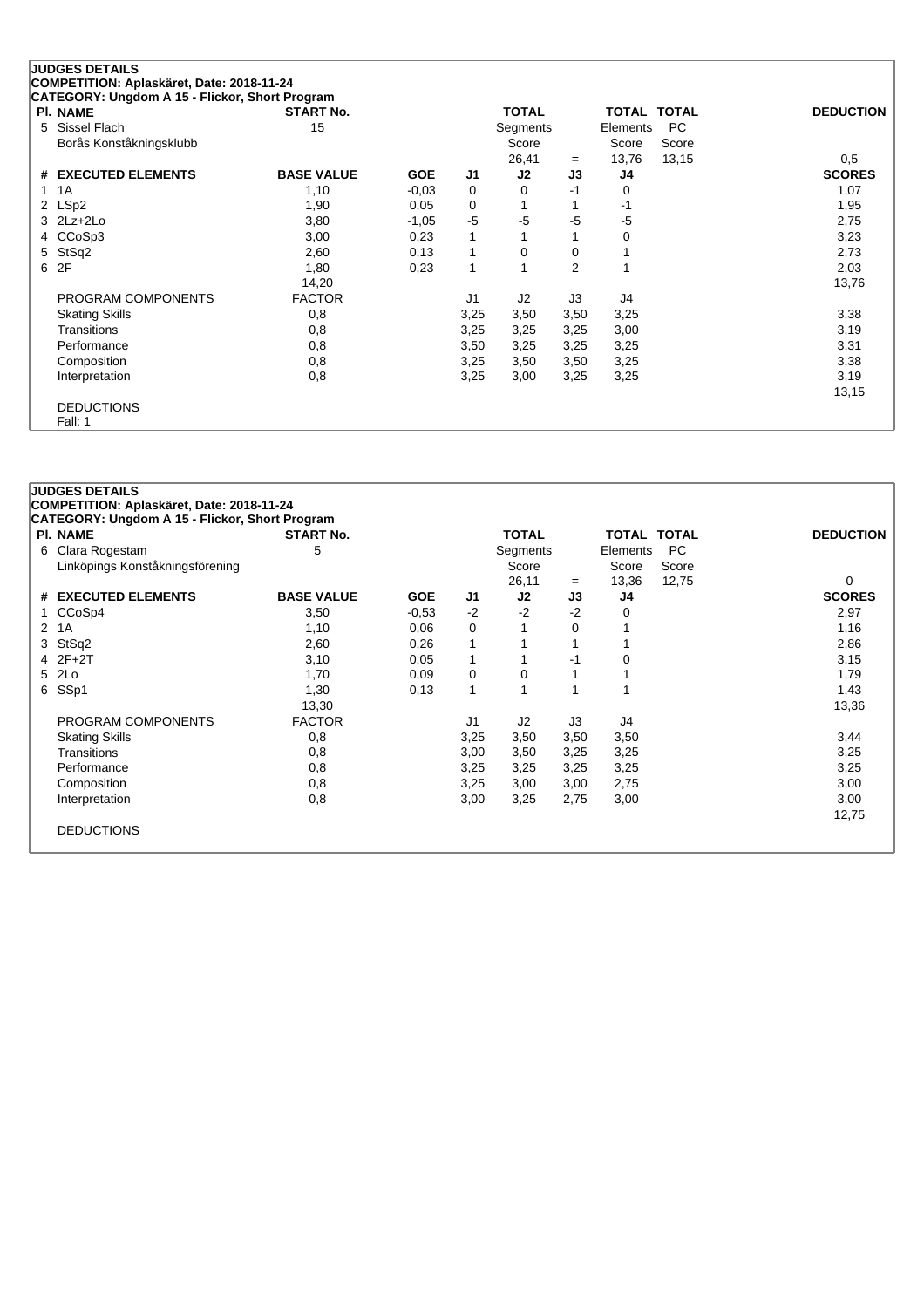| <b>PI. NAME</b>             |   | <b>START No.</b>  |            |              | <b>TOTAL</b>   |      | TOTAL TOTAL |           | <b>DEDUCTION</b> |
|-----------------------------|---|-------------------|------------|--------------|----------------|------|-------------|-----------|------------------|
| 7 Elin Persson              |   | 8                 |            |              | Segments       |      | Elements    | <b>PC</b> |                  |
| Göteborgs Konståkningsklubb |   |                   |            |              | Score          |      | Score       | Score     |                  |
|                             |   |                   |            |              | 25,46          | $=$  | 12,16       | 13,30     | 0                |
| # EXECUTED ELEMENTS         |   | <b>BASE VALUE</b> | <b>GOE</b> | J1           | J2             | J3   | J4          |           | <b>SCORES</b>    |
| $1$ $2Lz$                   |   | 2,10              | 0,21       | 2            |                |      | 0           |           | 2,31             |
| $2$ $2F+2T$                 |   | 3,10              | 0,05       | 1            | 0              | 0    | 0           |           | 3,15             |
| 3 CCoSp1V                   | V | 1,50              | $-0,11$    | 0            | 0              | -1   | $-2$        |           | 1,39             |
| 4 StSq2                     |   | 2,60              | 0,33       | $\mathbf{1}$ | $\overline{2}$ |      |             |           | 2,93             |
| 5 1A                        |   | 1,10              | 0,06       | $\mathbf{1}$ |                | 0    | 0           |           | 1,16             |
| 6 CSp1                      |   | 1,40              | $-0,18$    | -1           | -1             | $-1$ | $-2$        |           | 1,22             |
|                             |   | 11,80             |            |              |                |      |             |           | 12,16            |
| PROGRAM COMPONENTS          |   | <b>FACTOR</b>     |            | J1           | J <sub>2</sub> | J3   | J4          |           |                  |
| <b>Skating Skills</b>       |   | 0,8               |            | 3,75         | 3,75           | 3,50 | 3,25        |           | 3,56             |
| Transitions                 |   | 0,8               |            | 3,25         | 3,50           | 3,00 | 3,00        |           | 3,19             |
| Performance                 |   | 0,8               |            | 3,50         | 3,25           | 3,25 | 3,50        |           | 3,38             |
| Composition                 |   | 0,8               |            | 3,50         | 3,50           | 3,25 | 3,00        |           | 3,31             |
| Interpretation              |   | 0,8               |            | 3,25         | 3,25           | 3,00 | 3,25        |           | 3,19             |
|                             |   |                   |            |              |                |      |             |           | 13,30            |
| <b>DEDUCTIONS</b>           |   |                   |            |              |                |      |             |           |                  |

| <b>PI. NAME</b>            | <b>START No.</b>  |            |                | <b>TOTAL</b>   |      | <b>TOTAL TOTAL</b> |           | <b>DEDUCTION</b> |
|----------------------------|-------------------|------------|----------------|----------------|------|--------------------|-----------|------------------|
| 8 Ebba Catoni              | 12                |            |                | Segments       |      | Elements           | <b>PC</b> |                  |
| IFK Täby Konståkningsklubb |                   |            |                | Score          |      | Score              | Score     |                  |
|                            |                   |            |                | 25,38          | $=$  | 13,93              | 11,45     | 0                |
| # EXECUTED ELEMENTS        | <b>BASE VALUE</b> | <b>GOE</b> | J1             | J2             | J3   | J4                 |           | <b>SCORES</b>    |
| 1A                         | 1,10              | 0,11       | 1              |                |      |                    |           | 1,21             |
| 2 2F                       | 1,80              | $-0,32$    | $-2$           | $-2$           | -1   | $-2$               |           | 1,48             |
| 3 StSq2                    | 2,60              | $-0.33$    | $-1$           | -1             | -1   | $-2$               |           | 2,27             |
| 4 CCoSp4                   | 3,50              | 0,18       | 1              | 0              |      | 0                  |           | 3,68             |
| $5$ 2Lz+2T                 | 3,40              | $-0,21$    | $-1$           | -1             | 0    | $-2$               |           | 3,19             |
| 6 SSp3                     | 2,10              | 0,00       | 0              | 0              | 0    | 0                  |           | 2,10             |
|                            | 14,50             |            |                |                |      |                    |           | 13,93            |
| PROGRAM COMPONENTS         | <b>FACTOR</b>     |            | J <sub>1</sub> | J <sub>2</sub> | J3   | J4                 |           |                  |
| <b>Skating Skills</b>      | 0,8               |            | 3,25           | 3,00           | 3,50 | 2,75               |           | 3,13             |
| Transitions                | 0,8               |            | 3,00           | 2,75           | 3,00 | 2,50               |           | 2,81             |
| Performance                | 0,8               |            | 3,00           | 2,75           | 3,25 | 2,50               |           | 2,88             |
| Composition                | 0,8               |            | 3,00           | 2,50           | 3,50 | 2,25               |           | 2,81             |
| Interpretation             | 0,8               |            | 2,75           | 2,50           | 3,25 | 2,25               |           | 2,69             |
|                            |                   |            |                |                |      |                    |           | 11,45            |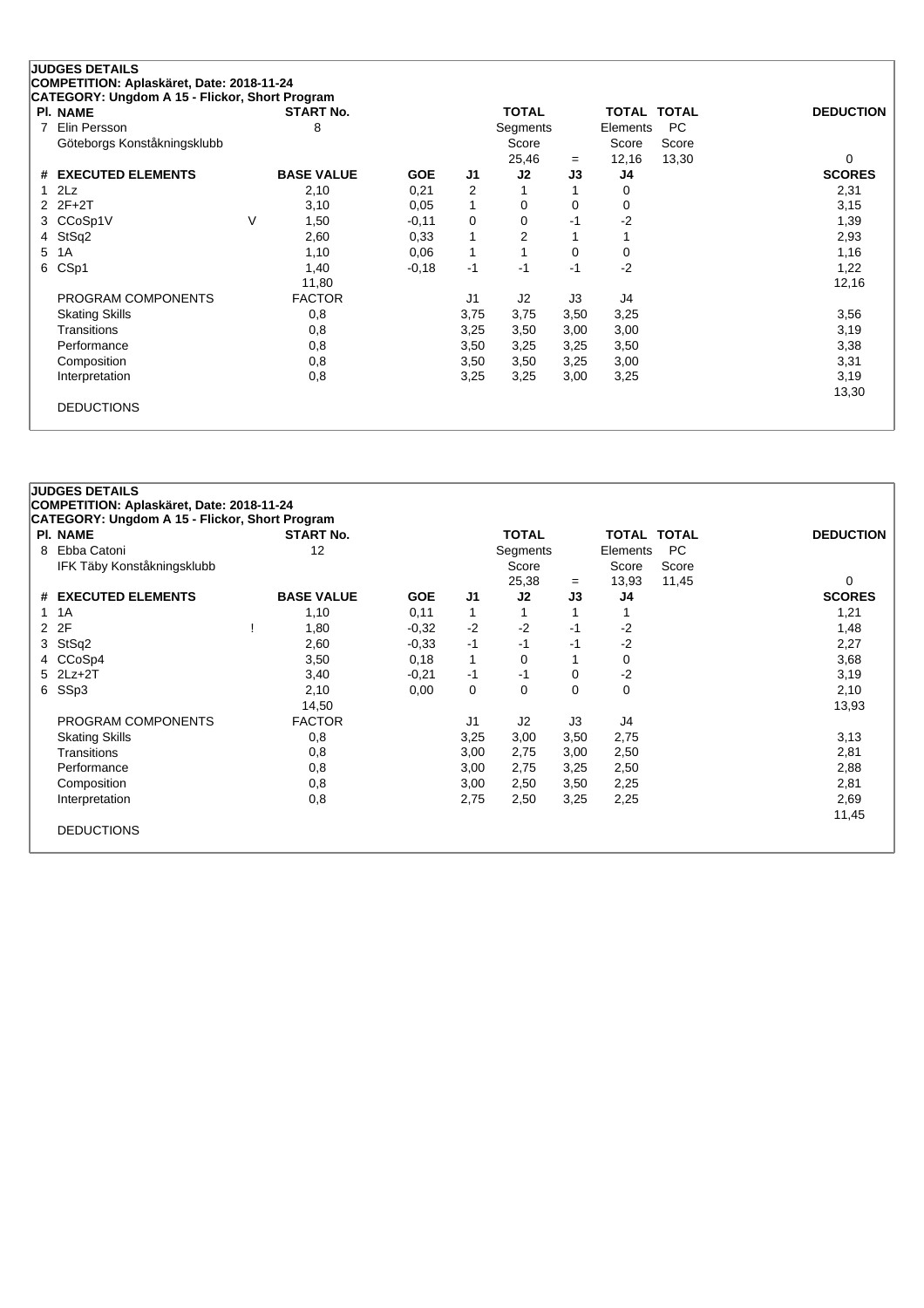|   | CATEGORY: Ungdom A 15 - Flickor, Short Program |    |                   |            |      |                |      |                    |           |                  |
|---|------------------------------------------------|----|-------------------|------------|------|----------------|------|--------------------|-----------|------------------|
|   | <b>PI. NAME</b>                                |    | <b>START No.</b>  |            |      | <b>TOTAL</b>   |      | <b>TOTAL TOTAL</b> |           | <b>DEDUCTION</b> |
| 9 | Klara Andersson                                |    | 18                |            |      | Segments       |      | Elements           | <b>PC</b> |                  |
|   | Borås Konståkningsklubb                        |    |                   |            |      | Score          |      | Score              | Score     |                  |
|   |                                                |    |                   |            |      | 25,24          | $=$  | 12,74              | 13,00     | 0,5              |
|   | # EXECUTED ELEMENTS                            |    | <b>BASE VALUE</b> | <b>GOE</b> | J1   | J2             | J3   | J4                 |           | <b>SCORES</b>    |
|   | $1$ $2Lo+2Lo<<$                                | << | 2,20              | $-0.85$    | -5   | -5             | $-5$ | -5                 |           | 1,35             |
|   | 2 2 S                                          |    | 1,30              | 0,10       | 1    |                |      | 0                  |           | 1,40             |
|   | 3 SSp3                                         |    | 2,10              | 0,26       | 2    |                |      |                    |           | 2,36             |
|   | 4 StSq2                                        |    | 2,60              | 0,20       | 2    |                |      | -1                 |           | 2,80             |
|   | 5 1A                                           |    | 1,10              | 0,14       | 1    | 2              |      |                    |           | 1,24             |
|   | 6 CCoSp4                                       |    | 3,50              | 0,09       | 0    | 0              |      | 0                  |           | 3,59             |
|   |                                                |    | 12,80             |            |      |                |      |                    |           | 12,74            |
|   | PROGRAM COMPONENTS                             |    | <b>FACTOR</b>     |            | J1   | J <sub>2</sub> | J3   | J4                 |           |                  |
|   | <b>Skating Skills</b>                          |    | 0,8               |            | 3,50 | 3,75           | 3,25 | 2,75               |           | 3,31             |
|   | Transitions                                    |    | 0,8               |            | 3,50 | 3,50           | 3,00 | 2,50               |           | 3,13             |
|   | Performance                                    |    | 0,8               |            | 3,75 | 3,50           | 3,25 | 2,75               |           | 3,31             |
|   | Composition                                    |    | 0,8               |            | 3,75 | 3,75           | 3,50 | 2,50               |           | 3,38             |
|   | Interpretation                                 |    | 0,8               |            | 3,50 | 3,25           | 3,00 | 2,75               |           | 3,13             |
|   |                                                |    |                   |            |      |                |      |                    |           | 13,00            |
|   | <b>DEDUCTIONS</b>                              |    |                   |            |      |                |      |                    |           |                  |
|   | Fall: 1                                        |    |                   |            |      |                |      |                    |           |                  |

| <b>PI. NAME</b>               |         | <b>START No.</b>  |            |                          | <b>TOTAL</b>             |                          | <b>TOTAL TOTAL</b> |           | <b>DEDUCTION</b> |
|-------------------------------|---------|-------------------|------------|--------------------------|--------------------------|--------------------------|--------------------|-----------|------------------|
| 10 Amanda Olsson              |         | 6                 |            |                          | Segments                 |                          | Elements           | <b>PC</b> |                  |
| Norrköpings Konståkningsklubb |         |                   |            |                          | Score                    |                          | Score              | Score     |                  |
|                               |         |                   |            |                          | 24,85                    | $=$                      | 11,75              | 13,10     | 0                |
| # EXECUTED ELEMENTS           |         | <b>BASE VALUE</b> | <b>GOE</b> | J1                       | J2                       | J3                       | J4                 |           | <b>SCORES</b>    |
| 12F                           |         | 1,80              | $-0.63$    | $-3$                     | -4                       | -3                       | -4                 |           | 1,17             |
| 2 CCoSp4                      |         | 3,50              | 0,70       | $\overline{2}$           | 2                        | $\overline{2}$           | $\overline{2}$     |           | 4,20             |
| 3 1Lz*+COMBO                  | $\ast$  | 0,00              | 0,00       | $\overline{\phantom{a}}$ | $\overline{\phantom{m}}$ | $\overline{\phantom{m}}$ | --                 |           | 0,00             |
| $4.1A+1T^*$                   | $\star$ | 1,10              | $-0,28$    | $-5$                     | 0                        | -5                       | 0                  |           | 0,82             |
| 5 SSp3                        |         | 2,10              | 0,47       | $\overline{2}$           | $\overline{2}$           | $\overline{2}$           | 3                  |           | 2,57             |
| 6 StSq2                       |         | 2,60              | 0,39       | $\overline{2}$           | $\overline{2}$           |                          | 1                  |           | 2,99             |
|                               |         | 11,10             |            |                          |                          |                          |                    |           | 11,75            |
| PROGRAM COMPONENTS            |         | <b>FACTOR</b>     |            | J <sub>1</sub>           | J <sub>2</sub>           | J3                       | J4                 |           |                  |
| <b>Skating Skills</b>         |         | 0,8               |            | 3,75                     | 4,00                     | 3,75                     | 3,50               |           | 3,75             |
| Transitions                   |         | 0,8               |            | 3,50                     | 3,50                     | 3,25                     | 3,00               |           | 3,31             |
| Performance                   |         | 0,8               |            | 3,75                     | 3,00                     | 3,25                     | 2,75               |           | 3,19             |
| Composition                   |         | 0,8               |            | 3,75                     | 2,75                     | 3,75                     | 2,50               |           | 3,19             |
| Interpretation                |         | 0,8               |            | 3,50                     | 2,50                     | 3,00                     | 2,75               |           | 2,94             |
|                               |         |                   |            |                          |                          |                          |                    |           | 13,10            |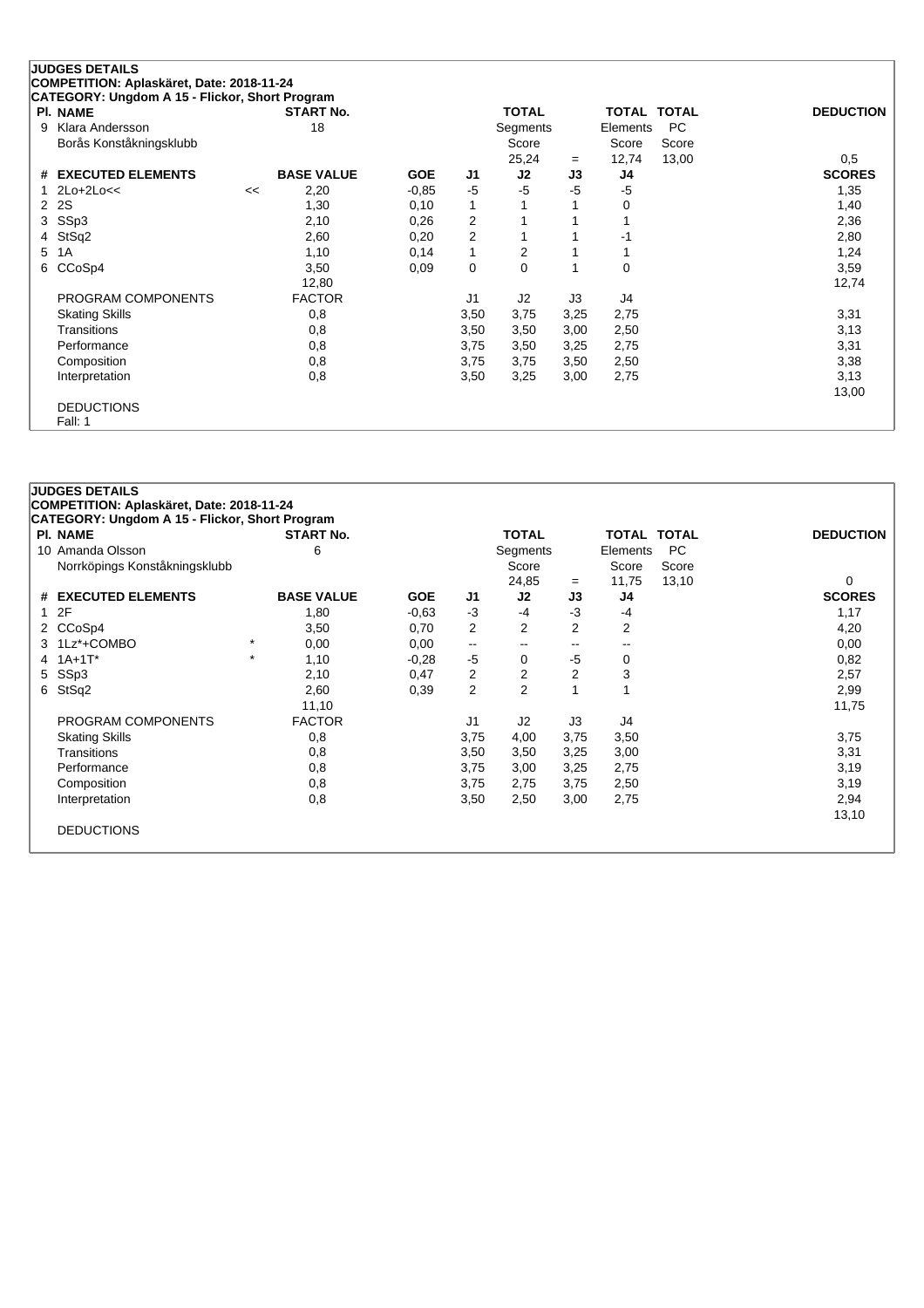| <b>PI. NAME</b>              |   | <b>START No.</b>  |            |              | <b>TOTAL</b> |      | <b>TOTAL TOTAL</b> |       | <b>DEDUCTION</b> |
|------------------------------|---|-------------------|------------|--------------|--------------|------|--------------------|-------|------------------|
| 11 Nova Landahl              |   | 13                |            |              | Segments     |      | Elements           | PC.   |                  |
| Lidköpings Konståkningsklubb |   |                   |            |              | Score        |      | Score              | Score |                  |
|                              |   |                   |            |              | 24,23        | $=$  | 11,68              | 12,55 | 0                |
| # EXECUTED ELEMENTS          |   | <b>BASE VALUE</b> | <b>GOE</b> | J1           | J2           | J3   | J4                 |       | <b>SCORES</b>    |
| 12F                          |   | 1,80              | $-0.50$    | $-3$         | $-2$         | -3   | $-3$               |       | 1,30             |
| 2 SSp3                       |   | 2,10              | $-0,16$    | $-1$         | 0            | 0    | $-2$               |       | 1,94             |
| 3 StSq2                      |   | 2,60              | 0,20       | $\mathbf{1}$ |              |      | 0                  |       | 2,80             |
| 4 1 A                        |   | 1,10              | 0.03       | 1            | 0            | 0    | 0                  |       | 1,13             |
| 5 2Lz+2T                     |   | 3,40              | $-0.58$    | $-2$         | $-3$         | -2   | -4                 |       | 2,82             |
| 6 CCoSp2V                    | V | 1,88              | $-0,19$    | $-1$         | $-2$         | 0    | -1                 |       | 1,69             |
|                              |   | 12,88             |            |              |              |      |                    |       | 11,68            |
| PROGRAM COMPONENTS           |   | <b>FACTOR</b>     |            | J1           | J2           | J3   | J4                 |       |                  |
| <b>Skating Skills</b>        |   | 0,8               |            | 3,25         | 3,25         | 3,50 | 2,75               |       | 3,19             |
| Transitions                  |   | 0,8               |            | 3,00         | 3,25         | 3,25 | 2,75               |       | 3,06             |
| Performance                  |   | 0,8               |            | 3,50         | 3,00         | 3,50 | 2,75               |       | 3,19             |
| Composition                  |   | 0,8               |            | 3,25         | 2,75         | 3,50 | 2,75               |       | 3,06             |
| Interpretation               |   | 0,8               |            | 3,25         | 3,25         | 3,25 | 3,00               |       | 3,19             |
|                              |   |                   |            |              |              |      |                    |       | 12,55            |
| <b>DEDUCTIONS</b>            |   |                   |            |              |              |      |                    |       |                  |

| <b>PI. NAME</b>       |                          | <b>START No.</b>  |            |      | <b>TOTAL</b> |          | TOTAL TOTAL |           | <b>DEDUCTION</b> |
|-----------------------|--------------------------|-------------------|------------|------|--------------|----------|-------------|-----------|------------------|
| 12 Tyra Linderoth     |                          |                   |            |      | Segments     |          | Elements    | <b>PC</b> |                  |
| Karlskrona ASK        |                          |                   |            |      | Score        |          | Score       | Score     |                  |
|                       |                          |                   |            |      | 24,03        | $=$      | 12,28       | 12,25     | 0.5              |
| # EXECUTED ELEMENTS   |                          | <b>BASE VALUE</b> | <b>GOE</b> | J1   | J2           | J3       | J4          |           | <b>SCORES</b>    |
| $12F+2T<$             | $\overline{\phantom{a}}$ | 2,78              | $-0.45$    | $-2$ | $-3$         | -3       | $-2$        |           | 2,33             |
| 2 CCoSp4              |                          | 3,50              | 0,00       | 1    | -1           |          | -1          |           | 3,50             |
| 3 2Lo                 |                          | 1,70              | $-0.85$    | $-5$ | $-5$         | -5       | -5          |           | 0,85             |
| 4 StSq1               |                          | 1,80              | 0,09       | 1    |              | $\Omega$ | 0           |           | 1,89             |
| 5 1A                  |                          | 1,10              | 0,03       | 0    | 0            | 0        |             |           | 1,13             |
| 6 LSp3                |                          | 2,40              | 0,18       | 1    |              | 0        |             |           | 2,58             |
|                       |                          | 13,28             |            |      |              |          |             |           | 12,28            |
| PROGRAM COMPONENTS    |                          | <b>FACTOR</b>     |            | J1   | J2           | J3       | J4          |           |                  |
| <b>Skating Skills</b> |                          | 0,8               |            | 3,25 | 3,50         | 3,00     | 3,00        |           | 3,19             |
| Transitions           |                          | 0,8               |            | 3,00 | 3,25         | 2,50     | 2,75        |           | 2,88             |
| Performance           |                          | 0,8               |            | 3,50 | 3,25         | 2,75     | 3,25        |           | 3,19             |
| Composition           |                          | 0,8               |            | 3,25 | 3,00         | 3,00     | 2,75        |           | 3,00             |
| Interpretation        |                          | 0,8               |            | 3,25 | 3,50         | 2,50     | 3,00        |           | 3,06             |
|                       |                          |                   |            |      |              |          |             |           | 12,25            |
| <b>DEDUCTIONS</b>     |                          |                   |            |      |              |          |             |           |                  |
| Fall: 1               |                          |                   |            |      |              |          |             |           |                  |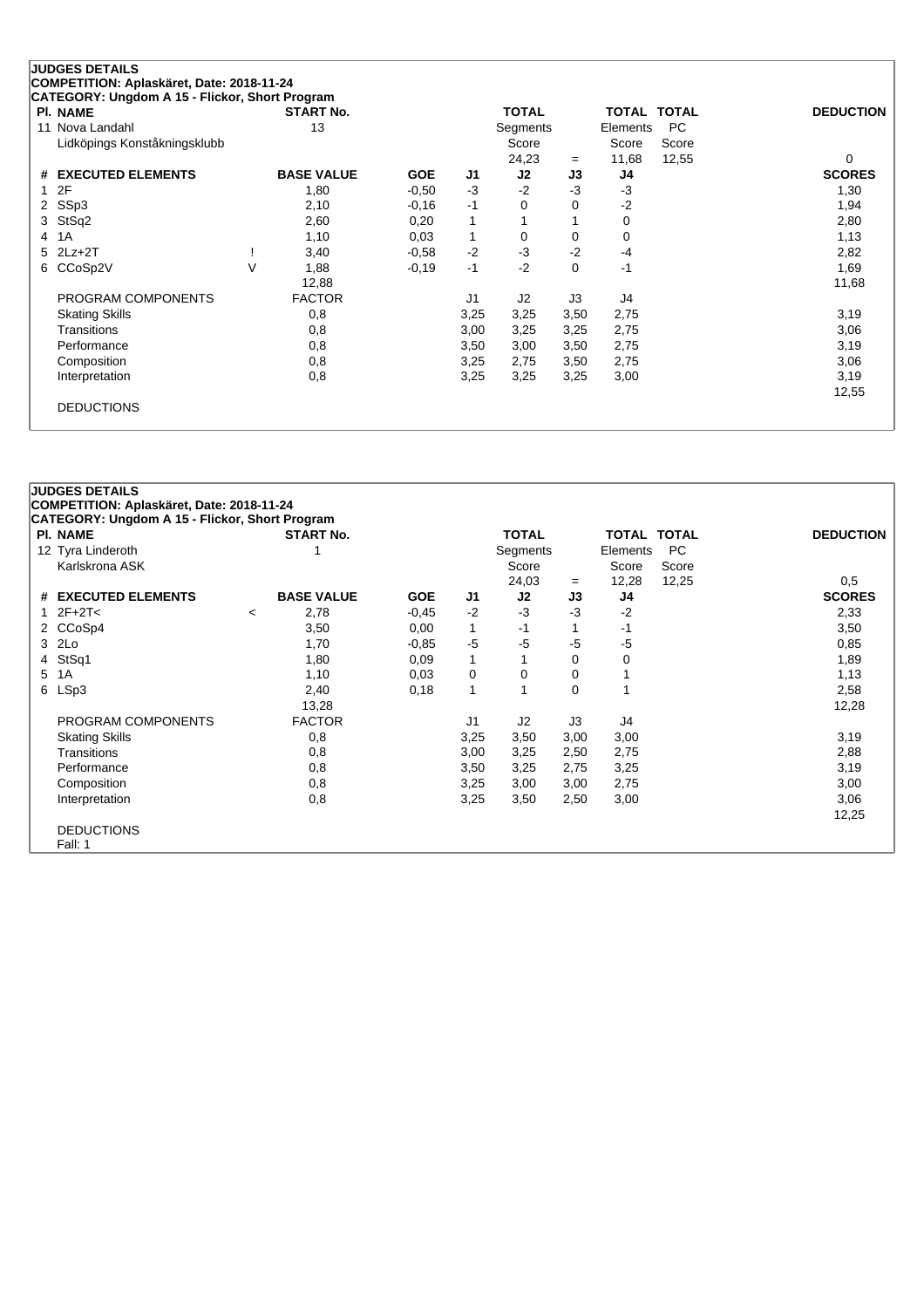| <b>PI. NAME</b>                 | <b>START No.</b>  |            |      | <b>TOTAL</b> |      | TOTAL TOTAL |           | <b>DEDUCTION</b> |
|---------------------------------|-------------------|------------|------|--------------|------|-------------|-----------|------------------|
| 13 Vilma Tar Bengtsson          | 9                 |            |      | Segments     |      | Elements    | <b>PC</b> |                  |
| Slottsstadens Konståkningsklubb |                   |            |      | Score        |      | Score       | Score     |                  |
|                                 |                   |            |      | 23,46        | $=$  | 12,31       | 11,15     | $\Omega$         |
| <b>EXECUTED ELEMENTS</b><br>#   | <b>BASE VALUE</b> | <b>GOE</b> | J1   | J2           | J3   | J4          |           | <b>SCORES</b>    |
| 1A                              | 1,10              | 0,03       | 0    | 0            | 0    |             |           | 1,13             |
| $2Lo+2T$                        | 3,00              | $-0.04$    | $-1$ | 0            | 0    | 0           |           | 2,96             |
| SSp2<br>3                       | 1,60              | $-0,08$    | $-1$ | $-1$         | $-1$ |             |           | 1,52             |
| 2F<br>4                         | 1,80              | $-0.05$    |      | $\Omega$     | $-1$ | $-1$        |           | 1,75             |
| StSq1<br>5                      | 1,80              | $-0,09$    | 0    | $-1$         | 0    | $-1$        |           | 1,71             |
| 6 CCoSp4                        | 3,50              | $-0,26$    | $-1$ | $\Omega$     | 0    | $-2$        |           | 3,24             |
|                                 | 12,80             |            |      |              |      |             |           | 12,31            |
| PROGRAM COMPONENTS              | <b>FACTOR</b>     |            | J1   | J2           | J3   | J4          |           |                  |
| <b>Skating Skills</b>           | 0,8               |            | 3,25 | 2,50         | 3,00 | 2,50        |           | 2,81             |
| Transitions                     | 0,8               |            | 3,00 | 2,50         | 3,00 | 2,50        |           | 2,75             |
| Performance                     | 0,8               |            | 3,25 | 2,25         | 3,25 | 2,50        |           | 2,81             |
| Composition                     | 0,8               |            | 3,25 | 2,00         | 3,50 | 2,50        |           | 2,81             |
| Interpretation                  | 0,8               |            | 3,00 | 2,25         | 3,00 | 2,75        |           | 2,75             |
|                                 |                   |            |      |              |      |             |           | 11,15            |

|   | <b>JUDGES DETAILS</b>                          |         |                   |            |                |              |          |                    |           |                  |
|---|------------------------------------------------|---------|-------------------|------------|----------------|--------------|----------|--------------------|-----------|------------------|
|   | COMPETITION: Aplaskäret, Date: 2018-11-24      |         |                   |            |                |              |          |                    |           |                  |
|   | CATEGORY: Ungdom A 15 - Flickor, Short Program |         |                   |            |                |              |          |                    |           |                  |
|   | <b>PI. NAME</b>                                |         | <b>START No.</b>  |            |                | <b>TOTAL</b> |          | <b>TOTAL TOTAL</b> |           | <b>DEDUCTION</b> |
|   | 14 Isabelle Wärnbring                          |         | 19                |            |                | Segments     |          | Elements           | <b>PC</b> |                  |
|   | Rosenlunds Konståkningsförening                |         |                   |            |                | Score        |          | Score              | Score     |                  |
|   |                                                |         |                   |            |                | 22,66        | $=$      | 11,21              | 11,45     | 0                |
|   | # EXECUTED ELEMENTS                            |         | <b>BASE VALUE</b> | <b>GOE</b> | J <sub>1</sub> | J2           | J3       | J4                 |           | <b>SCORES</b>    |
|   | $2F+2T<$                                       | $\prec$ | 2,78              | $-0.86$    | -5             | -5           | -5       | $-4$               |           | 1,92             |
|   | 2 LSp1                                         |         | 1,50              | 0,04       | $-1$           | 0            |          |                    |           | 1,54             |
| 3 | 2Lo                                            |         | 1,70              | 0,04       | 0              | 0            | $\Omega$ |                    |           | 1,74             |
|   | 4 StSqB                                        |         | 1,50              | $-0,08$    | $-1$           | 0            | 0        | -1                 |           | 1,42             |
|   | 5 1A                                           |         | 1,10              | 0,08       | 0              |              |          |                    |           | 1,18             |
| 6 | CCoSp4                                         |         | 3,50              | $-0.09$    | 0              | -1           | 0        | 0                  |           | 3,41             |
|   |                                                |         | 12,08             |            |                |              |          |                    |           | 11,21            |
|   | PROGRAM COMPONENTS                             |         | <b>FACTOR</b>     |            | J <sub>1</sub> | J2           | J3       | J4                 |           |                  |
|   | <b>Skating Skills</b>                          |         | 0,8               |            | 3,25           | 3,00         | 3,00     | 2,75               |           | 3,00             |
|   | Transitions                                    |         | 0,8               |            | 3,00           | 2,50         | 3,00     | 2,50               |           | 2,75             |
|   | Performance                                    |         | 0,8               |            | 3,00           | 3,00         | 3,25     | 2,50               |           | 2,94             |
|   | Composition                                    |         | 0,8               |            | 3,25           | 2,50         | 3,25     | 2,25               |           | 2,81             |
|   | Interpretation                                 |         | 0,8               |            | 3,00           | 2,75         | 3,00     | 2,50               |           | 2,81             |
|   |                                                |         |                   |            |                |              |          |                    |           | 11,45            |
|   | <b>DEDUCTIONS</b>                              |         |                   |            |                |              |          |                    |           |                  |
|   |                                                |         |                   |            |                |              |          |                    |           |                  |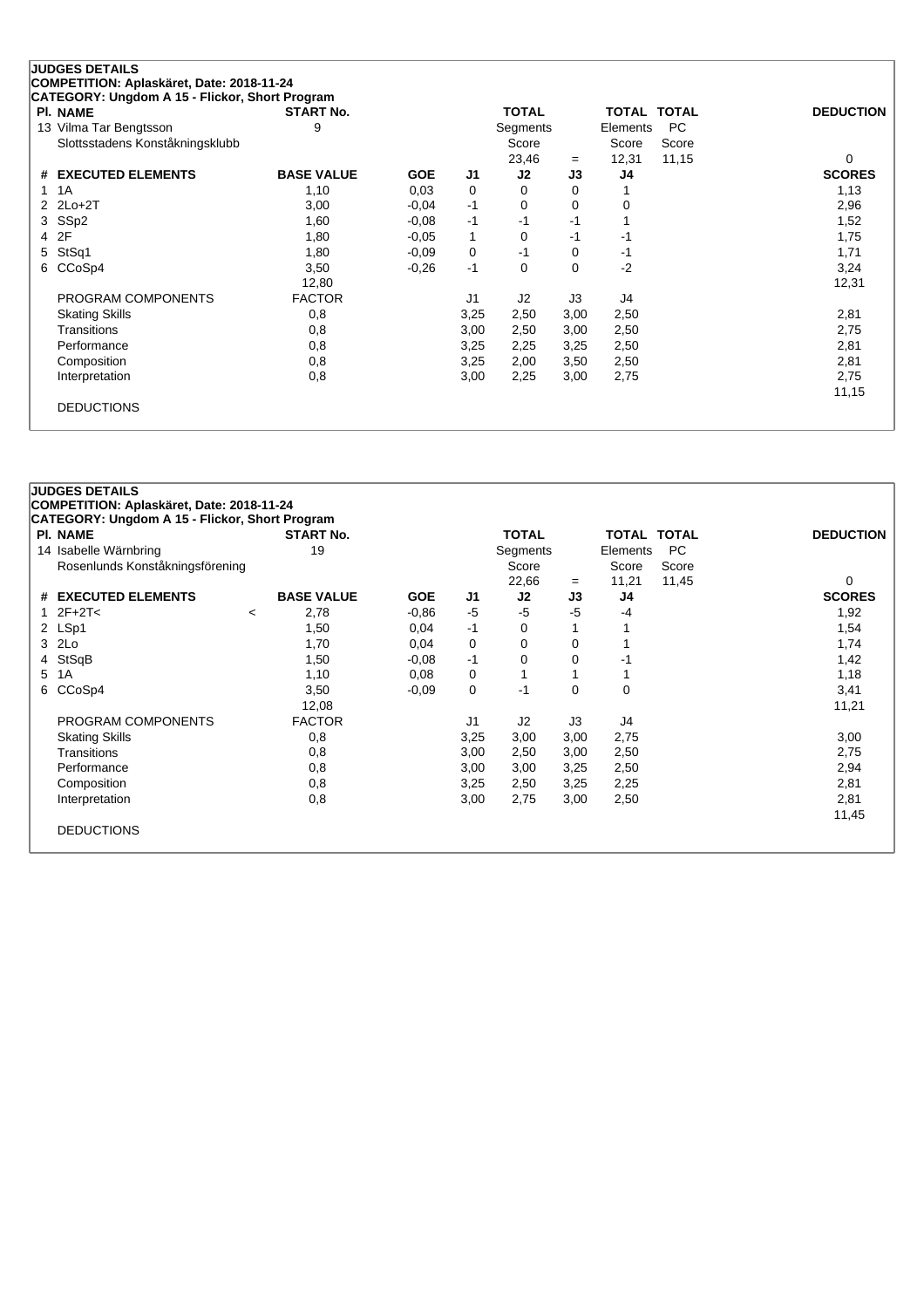| <b>PI. NAME</b>                 |   | <b>START No.</b>  |            |      | <b>TOTAL</b>   |                | <b>TOTAL TOTAL</b> |           | <b>DEDUCTION</b> |
|---------------------------------|---|-------------------|------------|------|----------------|----------------|--------------------|-----------|------------------|
| 15 Emma Elmgren                 |   | 10                |            |      | Segments       |                | Elements           | <b>PC</b> |                  |
| Linköpings Konståkningsförening |   |                   |            |      | Score          |                | Score              | Score     |                  |
|                                 |   |                   |            |      | 21,94          | $=$            | 9,84               | 12,10     | 0                |
| # EXECUTED ELEMENTS             |   | <b>BASE VALUE</b> | <b>GOE</b> | J1   | J2             | J3             | J4                 |           | <b>SCORES</b>    |
| 2F                              |   | 1,80              | 0,32       | 2    | $\overline{2}$ | $\overline{2}$ |                    |           | 2,12             |
| 2 CCoSp1V                       | V | 1,50              | 0,11       | 1    |                |                | 0                  |           | 1,61             |
| 2Lo+COMBO<br>3                  |   | 1,70              | $-0.85$    | $-5$ | -5             | -5             | -5                 |           | 0,85             |
| SS <sub>p2</sub><br>4           |   | 1,60              | $-0.08$    | 0    | $-2$           | $-1$           |                    |           | 1,52             |
| 5<br>1A                         |   | 1,10              | $-0.03$    | 0    | 0              | -1             | 0                  |           | 1,07             |
| StSq2<br>6                      |   | 2,60              | 0,07       | 1    |                | $\Omega$       | $-1$               |           | 2,67             |
|                                 |   | 10,30             |            |      |                |                |                    |           | 9,84             |
| PROGRAM COMPONENTS              |   | <b>FACTOR</b>     |            | J1   | J <sub>2</sub> | J3             | J4                 |           |                  |
| <b>Skating Skills</b>           |   | 0,8               |            | 3,25 | 3,25           | 3,25           | 2,75               |           | 3,13             |
| Transitions                     |   | 0,8               |            | 3,00 | 2,75           | 3,00           | 2,75               |           | 2,88             |
| Performance                     |   | 0,8               |            | 3,50 | 3,00           | 3,25           | 2,75               |           | 3,13             |
| Composition                     |   | 0,8               |            | 3,25 | 2,75           | 3,50           | 2,50               |           | 3,00             |
| Interpretation                  |   | 0,8               |            | 3,25 | 3,00           | 3,00           | 2,75               |           | 3,00             |
|                                 |   |                   |            |      |                |                |                    |           | 12,10            |

|   | <b>JUDGES DETAILS</b>                                 |                   |            |                |              |      |          |              |                  |
|---|-------------------------------------------------------|-------------------|------------|----------------|--------------|------|----------|--------------|------------------|
|   | COMPETITION: Aplaskäret, Date: 2018-11-24             |                   |            |                |              |      |          |              |                  |
|   | <b>CATEGORY: Ungdom A 15 - Flickor, Short Program</b> |                   |            |                |              |      |          |              |                  |
|   | <b>PI. NAME</b>                                       | <b>START No.</b>  |            |                | <b>TOTAL</b> |      | TOTAL    | <b>TOTAL</b> | <b>DEDUCTION</b> |
|   | 16 Tilde Streng                                       | 17                |            |                | Segments     |      | Elements | PC.          |                  |
|   | Göteborgs Konståkningsklubb                           |                   |            |                | Score        |      | Score    | Score        |                  |
|   |                                                       |                   |            |                | 21,17        | $=$  | 9,57     | 12,60        |                  |
|   | # EXECUTED ELEMENTS                                   | <b>BASE VALUE</b> | <b>GOE</b> | J <sub>1</sub> | J2           | J3   | J4       |              | <b>SCORES</b>    |
|   | 12F                                                   | 1,80              | $-0.90$    | $-5$           | $-5$         | -5   | -5       |              | 0,90             |
|   | 2 2Lo+1T*                                             | $\star$<br>1,70   | $-0.85$    | $-5$           | $-5$         | -5   | -5       |              | 0,85             |
| 3 | SSp2                                                  | 1,60              | 0,24       | 2              |              |      | 2        |              | 1,84             |
| 4 | 1A                                                    | 1,10              | $-0,55$    | $-5$           | $-5$         | -5   | -5       |              | 0,55             |
| 5 | StSq2                                                 | 2,60              | 0,20       | 1              |              | 0    |          |              | 2,80             |
|   | 6 CCoSp2                                              | 2,50              | 0,13       | 1              | 0            | 0    |          |              | 2,63             |
|   |                                                       | 11,30             |            |                |              |      |          |              | 9,57             |
|   | PROGRAM COMPONENTS                                    | <b>FACTOR</b>     |            | J1             | J2           | J3   | J4       |              |                  |
|   | <b>Skating Skills</b>                                 | 0,8               |            | 3,50           | 3,50         | 3,25 | 3,25     |              | 3,38             |
|   | Transitions                                           | 0,8               |            | 3,00           | 3,25         | 3,00 | 3,25     |              | 3,13             |
|   | Performance                                           | 0,8               |            | 3,25           | 3,00         | 3,25 | 2,50     |              | 3,00             |
|   | Composition                                           | 0,8               |            | 3,25           | 3,25         | 3,00 | 3,25     |              | 3,19             |
|   | Interpretation                                        | 0,8               |            | 3,25           | 3,50         | 2,75 | 2,75     |              | 3,06             |
|   |                                                       |                   |            |                |              |      |          |              | 12,60            |
|   | <b>DEDUCTIONS</b>                                     |                   |            |                |              |      |          |              |                  |
|   | Fall: 2                                               |                   |            |                |              |      |          |              |                  |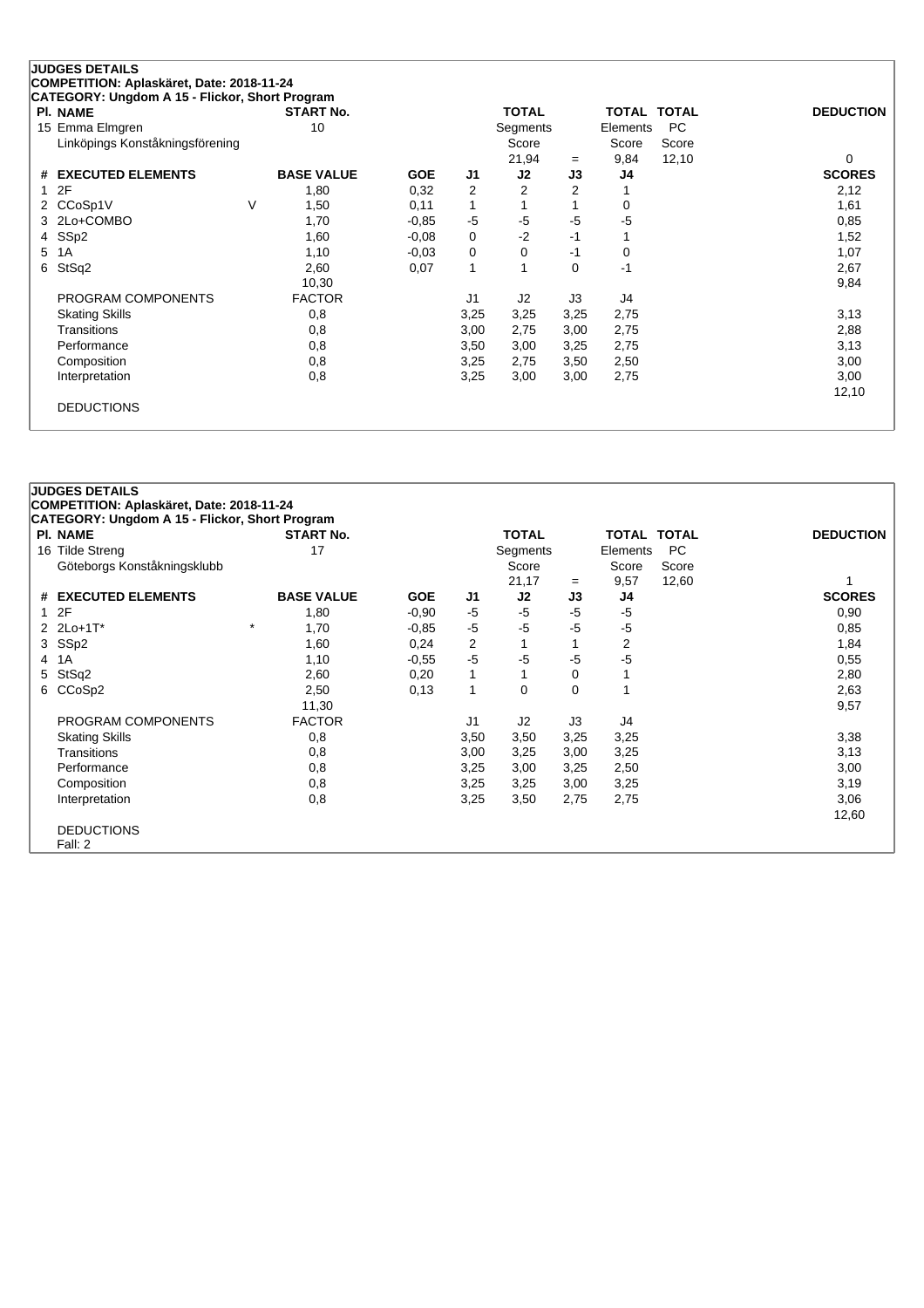| <b>PI. NAME</b>                 | CATEGORY: Ungdom A 15 - Flickor, Short Program<br><b>START No.</b> |            |          | <b>TOTAL</b> |      | <b>TOTAL TOTAL</b> |           | <b>DEDUCTION</b> |
|---------------------------------|--------------------------------------------------------------------|------------|----------|--------------|------|--------------------|-----------|------------------|
| 17 Hanna Wärnbring              | 2                                                                  |            |          | Segments     |      | Elements           | <b>PC</b> |                  |
| Rosenlunds Konståkningsförening |                                                                    |            |          | Score        |      | Score              | Score     |                  |
|                                 |                                                                    |            |          | 20,06        | $=$  | 10,31              | 10,25     | 0,5              |
| # EXECUTED ELEMENTS             | <b>BASE VALUE</b>                                                  | <b>GOE</b> | J1       | J2           | J3   | J4                 |           | <b>SCORES</b>    |
| 2F                              | 1,80                                                               | $-0,90$    | $-5$     | -5           | $-5$ | $-5$               |           | 0,90             |
| $2$ $2Lz+2T$                    | 3,40                                                               | $-0.05$    | $-1$     | $\Omega$     | $-1$ | 1                  |           | 3,35             |
| 3 SSp1                          | 1,30                                                               | $-0,03$    | $\Omega$ | $\Omega$     | $-1$ | 0                  |           | 1,27             |
| 1A<br>$\overline{4}$            | 1,10                                                               | 0,06       | $\Omega$ |              | 0    |                    |           | 1,16             |
| CCoSp2<br>5                     | 2,50                                                               | $-0,44$    | $-3$     | $-2$         | $-2$ | 0                  |           | 2,06             |
| StSq1<br>6                      | 1,80                                                               | $-0.23$    | $-1$     | $-1$         | $-2$ | $-1$               |           | 1,57             |
|                                 | 11,90                                                              |            |          |              |      |                    |           | 10,31            |
| PROGRAM COMPONENTS              | <b>FACTOR</b>                                                      |            | J1       | J2           | J3   | J4                 |           |                  |
| <b>Skating Skills</b>           | 0,8                                                                |            | 2,75     | 3,00         | 2,25 | 3,00               |           | 2,75             |
| Transitions                     | 0,8                                                                |            | 2,75     | 2,50         | 2,25 | 2,50               |           | 2,50             |
| Performance                     | 0,8                                                                |            | 3,00     | 2,75         | 2,50 | 2,50               |           | 2,69             |
| Composition                     | 0,8                                                                |            | 2,75     | 2,75         | 2,50 | 2,25               |           | 2,56             |
| Interpretation                  | 0,8                                                                |            | 2,50     | 2,50         | 2,00 | 2,25               |           | 2,31             |
|                                 |                                                                    |            |          |              |      |                    |           | 10,25            |

| <b>PI. NAME</b>                 |                                                                                                                                                                            | <b>START No.</b>  |            |      | <b>TOTAL</b>   |      | <b>TOTAL TOTAL</b> |       | <b>DEDUCTION</b> |
|---------------------------------|----------------------------------------------------------------------------------------------------------------------------------------------------------------------------|-------------------|------------|------|----------------|------|--------------------|-------|------------------|
| 18 Sandra Löfroth               |                                                                                                                                                                            |                   |            |      | Segments       |      | Elements           | PC.   |                  |
| Linköpings Konståkningsförening |                                                                                                                                                                            |                   |            |      | Score          |      | Score              | Score |                  |
|                                 |                                                                                                                                                                            |                   |            |      | 19,20          | $=$  | 8,10               | 11,10 | 0                |
| <b>EXECUTED ELEMENTS</b><br>#   |                                                                                                                                                                            | <b>BASE VALUE</b> | <b>GOE</b> | J1   | J2             | J3   | J4                 |       | <b>SCORES</b>    |
| 1A                              |                                                                                                                                                                            | 1,10              | 0,00       | $-1$ | $\Omega$       |      | 0                  |       | 1,10             |
| SSpB<br>$^{2}$                  |                                                                                                                                                                            | 1,10              | 0,11       | 1    |                |      |                    |       | 1,21             |
| StSq1<br>3                      |                                                                                                                                                                            | 1,80              | $-0.09$    | 0    | -1             | -1   | 0                  |       | 1,71             |
| $4$ 2Lz $<$                     | </td <td>1,58</td> <td><math>-0.59</math></td> <td><math>-3</math></td> <td><math>-4</math></td> <td><math>-4</math></td> <td><math>-4</math></td> <td></td> <td>0,99</td> | 1,58              | $-0.59$    | $-3$ | $-4$           | $-4$ | $-4$               |       | 0,99             |
| $52F+1T^*$                      |                                                                                                                                                                            | 1,80              | $-0.90$    | $-5$ | $-5$           | $-5$ | $-5$               |       | 0,90             |
| 6 CCoSp2                        |                                                                                                                                                                            | 2,50              | $-0,31$    | $-2$ | $-2$           |      | $-2$               |       | 2,19             |
|                                 |                                                                                                                                                                            | 9,88              |            |      |                |      |                    |       | 8,10             |
| PROGRAM COMPONENTS              |                                                                                                                                                                            | <b>FACTOR</b>     |            | J1   | J <sub>2</sub> | J3   | J4                 |       |                  |
| <b>Skating Skills</b>           |                                                                                                                                                                            | 0,8               |            | 3,25 | 3,00           | 2,75 | 3,00               |       | 3,00             |
| Transitions                     |                                                                                                                                                                            | 0,8               |            | 3,00 | 2,75           | 2,50 | 2,75               |       | 2,75             |
| Performance                     |                                                                                                                                                                            | 0,8               |            | 3,25 | 2,75           | 2,50 | 2,75               |       | 2,81             |
| Composition                     |                                                                                                                                                                            | 0,8               |            | 3,00 | 2,50           | 2,75 | 2,50               |       | 2,69             |
| Interpretation                  |                                                                                                                                                                            | 0,8               |            | 3,00 | 2,50           | 2,25 | 2,75               |       | 2,63             |
|                                 |                                                                                                                                                                            |                   |            |      |                |      |                    |       | 11,10            |